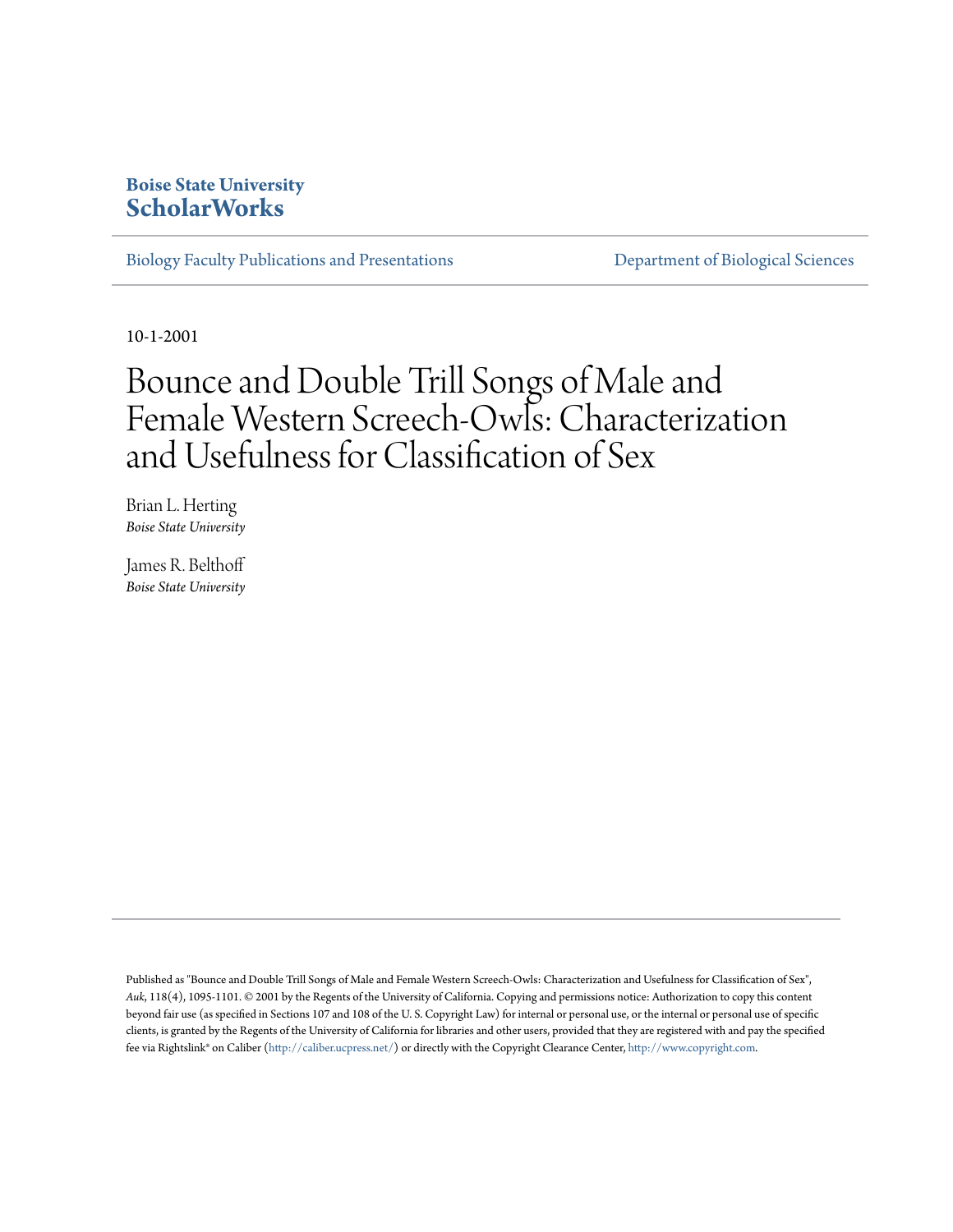**and recent dynamics of the Black Brant breeding population. Wildfowl 44:49-59.** 

- **SEDINGER, J. S., M. S. LINDBERG, M. W. EICHHOLZ, AND N. D. CHELGREN. 1997. Influence of hatch date versus maternal and genetic effects on growth of Black Brant goslings. Auk 114:129- 132.**
- **SEDINGER, J. S., M. S. LINDBERG, B. T. PERSON, M. W. EICHHOLZ, M. P. HERZOG, AND P. L. FLINT. 1998. Density-dependent effects on growth, body size, and clutch size in Black Brant. Auk 115:613-620.**
- **SEDINGER, J. S., AND D. G. RAVELING. 1984. Dietary selectivity in relation to availability and quality of food for goslings of Cackling Geese. Auk 101: 295-306.**
- **SEDINGER, J. S., AND D. G. RAVELING. 1986. Timing of nesting of Canada Geese in relation to the quality and availability of their food plants. Journal of Animal Ecology 55:1083-1102.**
- **SEDINGER, J. S., AND A. A. STICKNEY. 2000. Brant. Pages 221-232 in The Natural History of an Arctic Oil Field (J. C. Truett and S. R. Johnson, Eds.). Academic Press, London.**
- **VAN DER JEUGD, H., AND K. LARSSON. 1998. Prebreeding survival of Barnacle Geese Branta leucopsis in relation to fledgling characteristics. Journal of Animal Ecology 67:953-96.**

**Received 24 January 2000, accepted 27 March 2001. Associate Editor: C. Bosque** 

**The Auk 118(4):1095-1101, 2001** 

### **Bounce and Double Trill Songs of Male and Female Western Screech-Owls: Characterization and Usefulness for Classification of Sex**

**BRIAN L. HERTING AND JAMES R. BELTHOFF1** 

**Department of Biology and Raptor Research Center, Boise State University, Boise, Idaho 83725, USA** 

**ABSTRACT.-Both sexes of adult Western Screech-Owls (Otus kennicottii) sing in response to playback of conspecific song within their territories. Two primary songs are the bounce and double trill. Using sonographic analysis of tape-recorded vocalizations, our study quantified characteristics of bounce and double trill songs uttered by individuals within a population of Western Screech-Owls inhabiting riparian woodlands in southwestern Idaho. We asked if songs of males and females differed and, if so, how accurately could songs be classified by sex. On av**erage, male bounce songs were ~30% lower in fre**quency than bounce songs of females, but song duration, note duration, number of notes per bout, and internote duration did not differ. Similarly, double trill songs of males were significantly lower in frequency than those of females, and double trill songs uttered by females had significantly greater internote distances in the leading portion. A discriminant model based on frequency at maximum amplitude of bounce songs correctly classified all males and females in our sample. Presence of sex-specific patterns of vocalizations in that species would allow owls to assess the sex of potential intruders and respond appropriately. Moreover, sonographic analy-** **sis of Western Screech-Owl songs provides a means for noninvasive classification of sex.** 

**Males of many species of birds utter songs in relation to territorial defense and attraction of mates, although female singing is now recognized as a regular feature of female behavior with distinct biological functions (Ritchison 1983, Arcese et al. 1988, Baptista et al. 1993), including territorial defense (Galeotti et al. 1997). Often, there are sex specific patterns of vocalizations, and assessing such differences in vocal behavior and characteristics of vocalizations between males and females has become a useful and noninvasive means for classification of sex (Carlson and Trost 1992, Farquhar 1993, Ballintijn and Ten Cate 1997).** 

**Both sexes of the Western Screech-Owl (Otus kennicottii) utter songs in relation to conspecific intrusion of territories and in other situations (Marshall 1967), although the suite of vocalizations and contexts in which they are produced have not been well characterized (Johnsgard 1988). To help better understand vocal characteristics of that species, we elicited and tape-recorded songs from both male and female Western Screech-Owls from a population inhabiting riparian woodlands in southwestern Idaho. Our objectives were to (1) quantify characteristics of two primary song types, the bouncing ball (bounce) and double trill songs (Marshall 1967), and (2) compare vocal characteristics of adult males and** 

**<sup>1</sup> Address correspondence to this author. E-mail: jbeltho@boisestate.edu**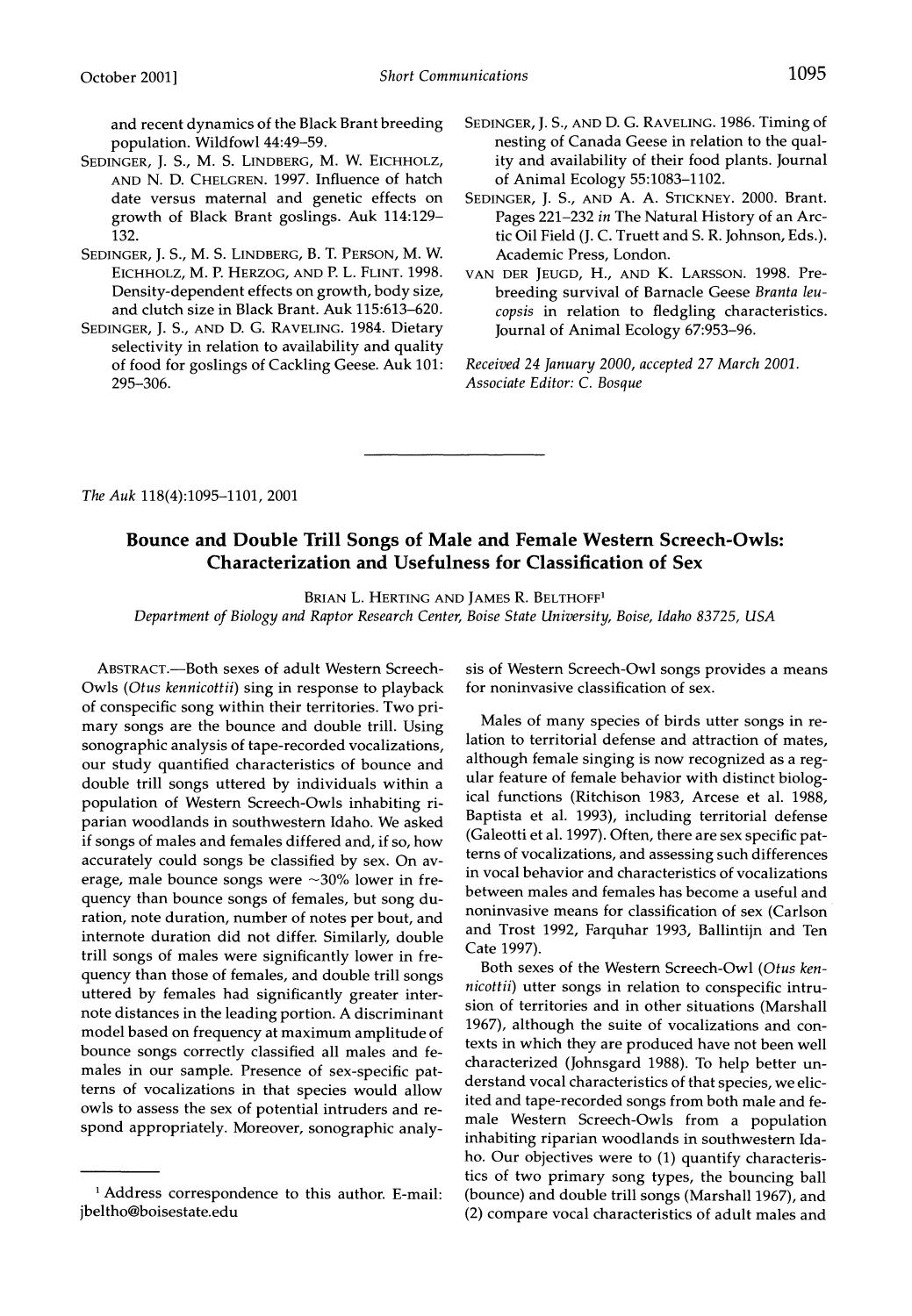**females. We also sought to create a discriminant model that would allow classification of sex of individuals on the basis of sonographic analyses of taperecorded vocalizations.** 

**Methods.-Western Screech-Owls are nonmigratory birds that are distributed throughout portions of western Mexico, the United States, and Canada. They are socially monogamous and retain the same mates essentially for life (B. L. Herting pers. obs.). Courtship generally commences in winter, and eggs in our study area are laid throughout mid-March. Females incubate eggs and tend young after they hatch in mid-April, whereas males provide food to incubating females and offspring; the latter disperse from natal home ranges in mid- to late-summer (Ellsworth and Belthoff 1997, 1999; Belthoff and Dufty 1998). During the nonbreeding season, males continue to occupy and defend their respective territories (Herting 2001) and generally remain in close association with mates.** 

**We recorded vocalizations from 30 different known-sex individuals (11 females, 19 males captured and sexed during previous or concurrent studies) in southwestern Idaho (Ada, Elmore, and Owyhee counties) between 1900 and 0300 h MST during 1996-1998. In each case, vocalizations were elicited using broadcast of previously tape-recorded screech-owl vocalizations through a loudspeaker (Johnny Stewart? Game and Animal Caller, Cedar Rapids, Iowa) placed varying distances (within 100 m) from impending, occupied, or recently used nests (generally in nest boxes we placed in the study area), usually in conjunction with mist nets deployed to capture owls for other studies. Playback sessions lasted from -10 min to 1 h, depending on how quickly owls responded or were captured. Therefore, we could not standardize playbacks in relation to distance from focal owls or duration of the stimulus presented, because our primary objective generally was to capture owls, but each broadcast occurred in close proximity to a nesting site. Nonetheless, we took that opportunity to tape record vocal responses of owls, which facilitated the analyses herein.** 

**One of four different tapes consisting of conspecific vocalizations was randomly chosen and broadcast. One tape was a recording of a putative male Western Screech-Owl from the Cascade Mountain Range in Washington (obtained from Cornell University's Laboratory of Natural Sounds; Ithaca, New York). A second tape was made from recordings of a male from the Peterson's field guide series (Walton and Lawson 1989). The third and fourth tapes were our own recordings of male Western Screech-Owls in southwestern Idaho. Each tape contained a natural series of vocalizations from a single individual and consisted of -10 bounce songs per minute. We played a looped version of each series of vocalizations until we captured focal owls or terminated the playback-capture attempt. We attempted to tape-re-** **cord all vocalizations focal owls uttered in response to these playbacks on a Marantz Portable Cassette Recorder (model PMD 221) using a Sennheiser ME-80 directional microphone.** 

**We subsequently performed sonographic analyses on a sample of recorded vocalizations using CA-NARY 1.2.1 (Cornell Acoustical Laboratories, Ithaca, New York) using default settings for filter bandwidth (352.94 Hz) and the hamming window function to quantify aspects of both bounce and double trill songs uttered. We analyzed only what we perceived as higher quality songs from the tape recordings. For example, songs obscured by noise from automobile traffic, jet aircraft (a U.S. Air Force Base was nearby and often supported nighttime flight maneuvers), vocalizations from playback tapes, or other sources were not analyzed. For that reason, numbers of songs analyzed per individual do not reflect absolute number of songs produced in response to playbacks. Moreover, we decided a priori to measure a maximum of 25 songs per individual.** 

**For bounce songs, we measured song, average note, and internote duration (all in seconds), maximum and minimum frequencies (in hertz), frequency at maximum amplitude (FMA; in hertz), and number of notes in each bout (Fig. 1). For most of these variables, we obtained a simple average score for each individual, which we used in subsequent analyses. In the cases of average note and internote duration, however, means were calculated for each song, and those means were averaged to obtain an overall mean (second-order mean) for each individual, which we subsequently used in all analyses. For double trill songs, we measured song duration, number of notes per song, number of leading portion (LP) notes, LP note duration, LP internote duration, trailing portion (TP) note duration and internote duration, interportion pause, and maximum frequency, minimum frequency, and FMA (Fig. 1).** 

**To examine differences in characteristics of bounce songs between sexes, we performed multivariate analyses of variance (MANOVA, SAS Institute 1987). When the MANOVA indicated a significant effect of sex, we evaluated univariate ANOVA (Kruskal-Wallis P-values are reported) to help determine which song variables contributed to overall differences between sexes. We also conducted discriminant function analysis (DFA) using (1) all seven variables and (2) individual variables suggested from the MAN-OVA. Accuracy of classification equations in each case was estimated using (1) the jack-knife procedure (Afifi and Clark 1996), and (2) by randomly selecting two individual songs from each of eight randomly selected females and 13 randomly selected males and classifying those songs to sex using the discriminant rule we developed.** 

**Sample sizes were smaller for analyses of double trill songs because owls uttered many fewer songs of that type, so we compared sexes using a series of**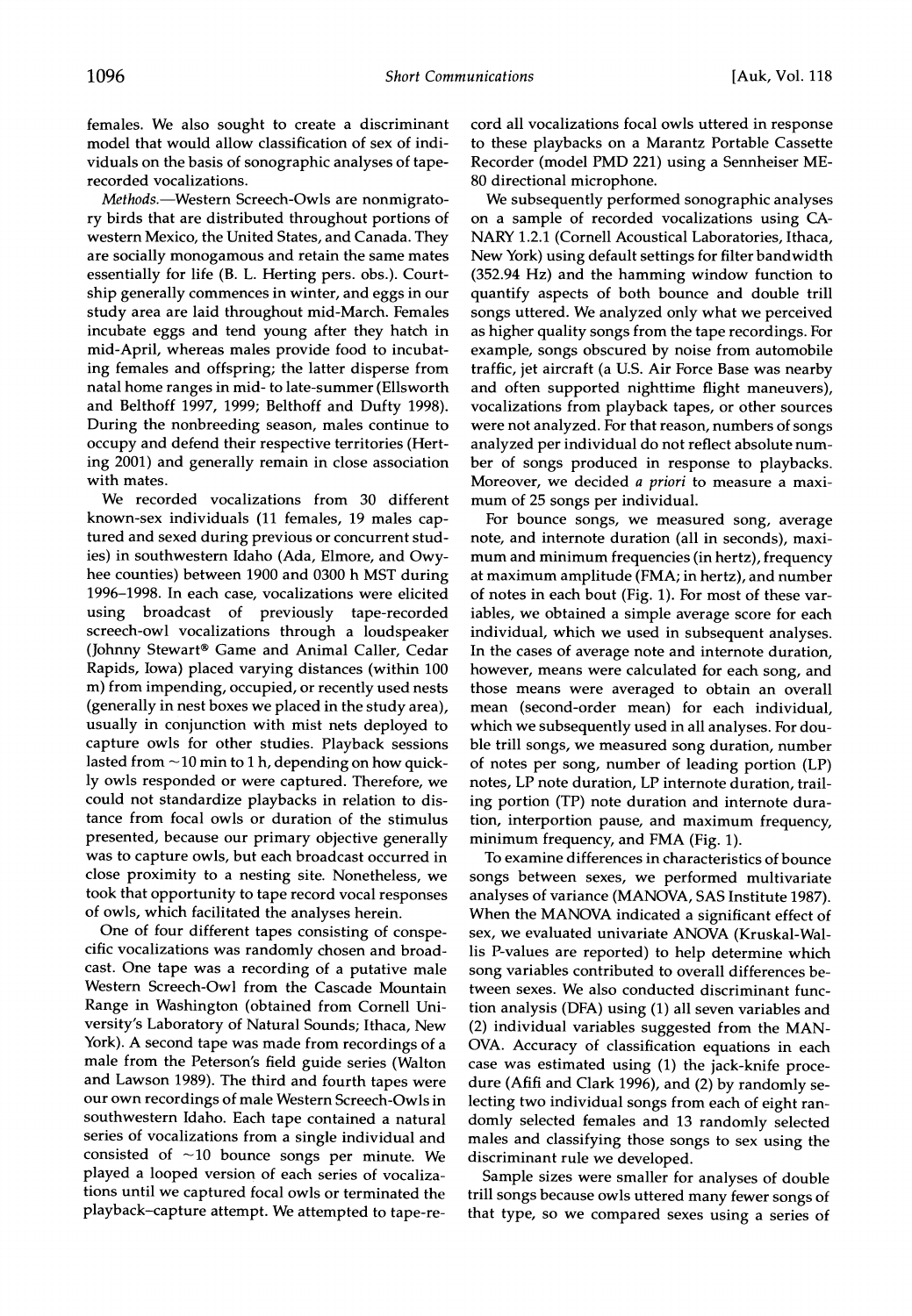

**Fic. 1. (A) Sonogram of a typical bounce song uttered by a male Western Screech-Owl and digitized using CANARY 1.2.1. (B) Sonogram of a typical double trill song uttered by a male Western Screech-Owl. Leading portion, trailing portion, and interportion pause are indicated. Each recording is of the same owl obtained on 29 April 1996 in the Snake River Birds of Prey National Conservation Area, Owyhee County, Idaho, during which time this male's mate was incubating eggs in a nearby nest box.** 

**nonparametric Kruskal-Wallis tests and Bonferroni error rate adjustments. Error rate adjustments were necessary because we did not have protection of an initial significant MANOVA as in the case of bounce songs.** 

**Before initiating data analyses, we decided to**  judge all results against an initial  $\alpha = 0.10$  (two**tailed tests) because sample sizes were relatively**  small. We provide means  $\pm$  SE throughout.

**Results.-We obtained tape recordings of 25 Western Screech-Owls that uttered bounce songs in response to the playback of conspecific songs during the following months between 1996 and 1998: No**vember  $(n = 1)$ , December  $(n = 1)$ , January  $(n = 3)$ , **March**  $(n = 2)$ , April  $(n = 10)$ , May  $(n = 3)$ , June  $(n = 10)$ 

 $= 1$ , July ( $n = 1$ ), August ( $n = 3$ ). Those owls in**cluded 15 males (217 songs, 7-20 per individual) and 10 females (105 songs, 2-25 per individual). The bounce songs of those male and female Western Screech-Owls differed significantly (MANOVA:**  Wilks'  $\lambda$  = 0.1188,  $F = 18.01$ , df = 7 and 17, P < **0.0001). Univariate nonparametric ANOVA indicated that differences in frequency variables contributed to observed differences between sexes, whereas songs did not differ for duration variables or number of notes per song (Table 1). On average, male vocalizations were 30, 29, and 31% lower in maximum frequency, minimum frequency, and FMA, respectively.** 

**Using each of the significant frequency variables suggested from univariate analyses, we evaluated**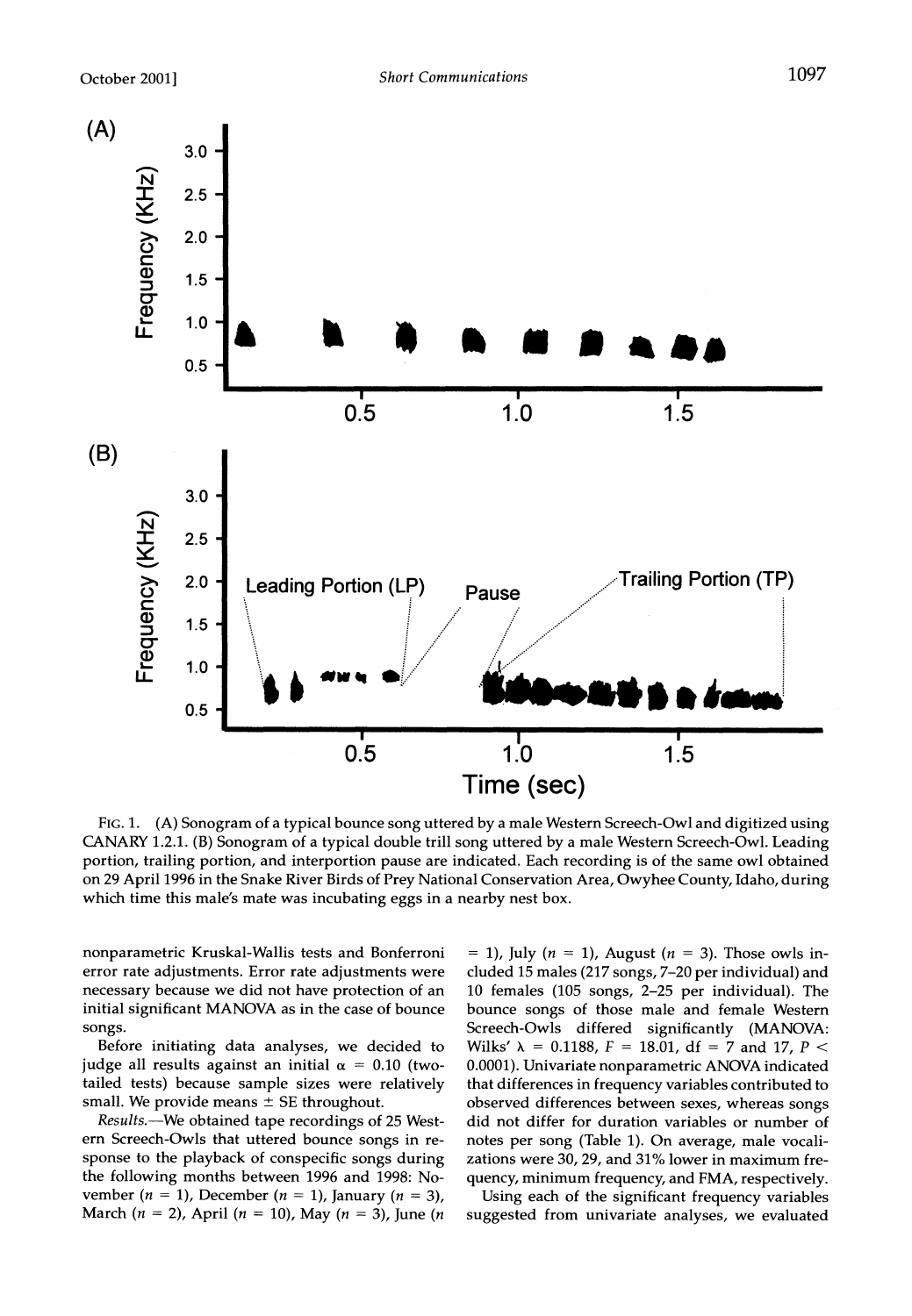| TABLE 1. Univariate results (means $\pm$ SE) from bounce songs based on Kruskal-Wallis ANOVA comparing                         |  |
|--------------------------------------------------------------------------------------------------------------------------------|--|
| male and female Western Screech-Owls in southwestern Idaho. Note the differences between males and                             |  |
| females for frequency variables (males sang lower pitched bounce songs) and lack of differences for song<br>and note duration. |  |

| Vocal characteristic      | Males ( $n = 15$ ) | Females $(n = 10)$ | $\chi^2$ |          |
|---------------------------|--------------------|--------------------|----------|----------|
| Song duration (s)         | $1.5 \pm 0.1$      | $1.5 \pm 0.1$      | 0.11     | 0.74     |
| Notes per bout            | $9.0 \pm 0.4$      | $9.2 \pm 0.4$      | 0.20     | 0.66     |
| Average note duration (s) | $0.07 \pm 0.01$    | $0.05 \pm 0.02$    | 0.01     | 0.98     |
| Internote duration (s)    | $0.14 \pm 0.01$    | $0.13 \pm 0.01$    | 1.63     | 0.20     |
| Maximum frequency (Hz)    | $723 \pm 19$       | $1,028 \pm 23$     | 17.31    | < 0.0001 |
| Minimum frequency (Hz)    | $452 \pm 14$       | $635 \pm 17$       | 17.31    | < 0.0001 |
| FMA <sup>a</sup> (Hz)     | $602 \pm 20$       | $868 \pm 25$       | 17.56    | < 0.0001 |

**I Frequency at maximum amplitude.** 

**three univariate DFA, in addition to an analysis including all seven original variables. Among those, a function that retained FMA alone (below; Fig. 2) led to the best discrimination and correctly classified all males and females in the sample even when using**  the jack-knife procedure.  $DF = 0.04254$  (FMA) -**31.2823, where scores above zero are classified as females, and those below this value are males. Using models with maximum or minimum frequency rather than FMA, as well as including all seven original variables, each resulted in correct classification of all males but misclassified the same female in each case (9 of 10 females classified correctly using the jackknife procedure). That female uttered songs in a lower frequency range than did the average female (minimum frequency = 516.0 Hz, maximum frequency = 863.7 Hz), although the sex of that bird was correctly classified using FMA alone. Using FMA alone also** 



**FIG. 2. Frequency histograms for distribution of frequency at maximum amplitude (hertz) for bounce songs uttered by male (** $n = 15$ **) and female (** $n = 10$ **) Western Screech-Owls in southwestern Idaho upon which discriminant analysis was performed (note that axes show actual values in hertz rather than standardized discriminant scores). Relatively different distributions for males and females indicate that FMA is useful for classification of sex in this species of owl.** 

**correctly classified sex for all of the randomly selected bounce songs from each of 8 females and 13**  males ( $n = 2$  songs per individual). Thus, frequency **variables associated with bounce songs discriminated sex of Western Screech-Owls with good accuracy irrespective of whether values were calculated from individual songs or averages from a sample of songs.** 

**Western Screech-Owls uttered double trill songs less frequently than bounce songs in response to our playbacks, but males and females both responded on occasion with the former. We analyzed 141 double trill songs from 6 males (66 songs, 3-25 per individual) and 6 females (75 songs, 4-25 per individual)**   $\tt tape recorded in December (n = 3), March (n = 1),$ April  $(n = 3)$ , and May  $(n = 4)$  between 1996 and **1997. The double trill songs of male and female Western Screech-Owls differed significantly for FMA and LP internote duration (Table 2). Just as for bounce songs, females sang double trill songs that were higher in frequency (FMA) than those of males. Females also sang double trill songs with greater spacing between notes in the leading portion of the song. Female double trill songs also had higher maximum and minimum frequency, slightly greater internote duration in the trailing portion, longer song duration, and more notes per bout. However, the latter suite of differences did not achieve statistical significance, partly because of the conservative error rate control we employed and perhaps because of the relatively small number of males and females being compared.** 

**Discussion.-Western Screech-Owls of both sexes uttered bounce and double trill songs in response to our playback stimulus, which simulated territorial intrusion by a conspecific male. That response suggests that each song functions as an advertisement of territory occupancy, in defense of territory, or both, although they are likely used in other contexts as well (see Klatt and Ritchison 1993, Sproat and Ritchison 1994 for Eastern Screech-Owls [Otus asio]). Ritchison et al. (1988) suggested similar aggressive functions for bounce and whinny songs of Eastern Screech-Owls, although context differed; bounce**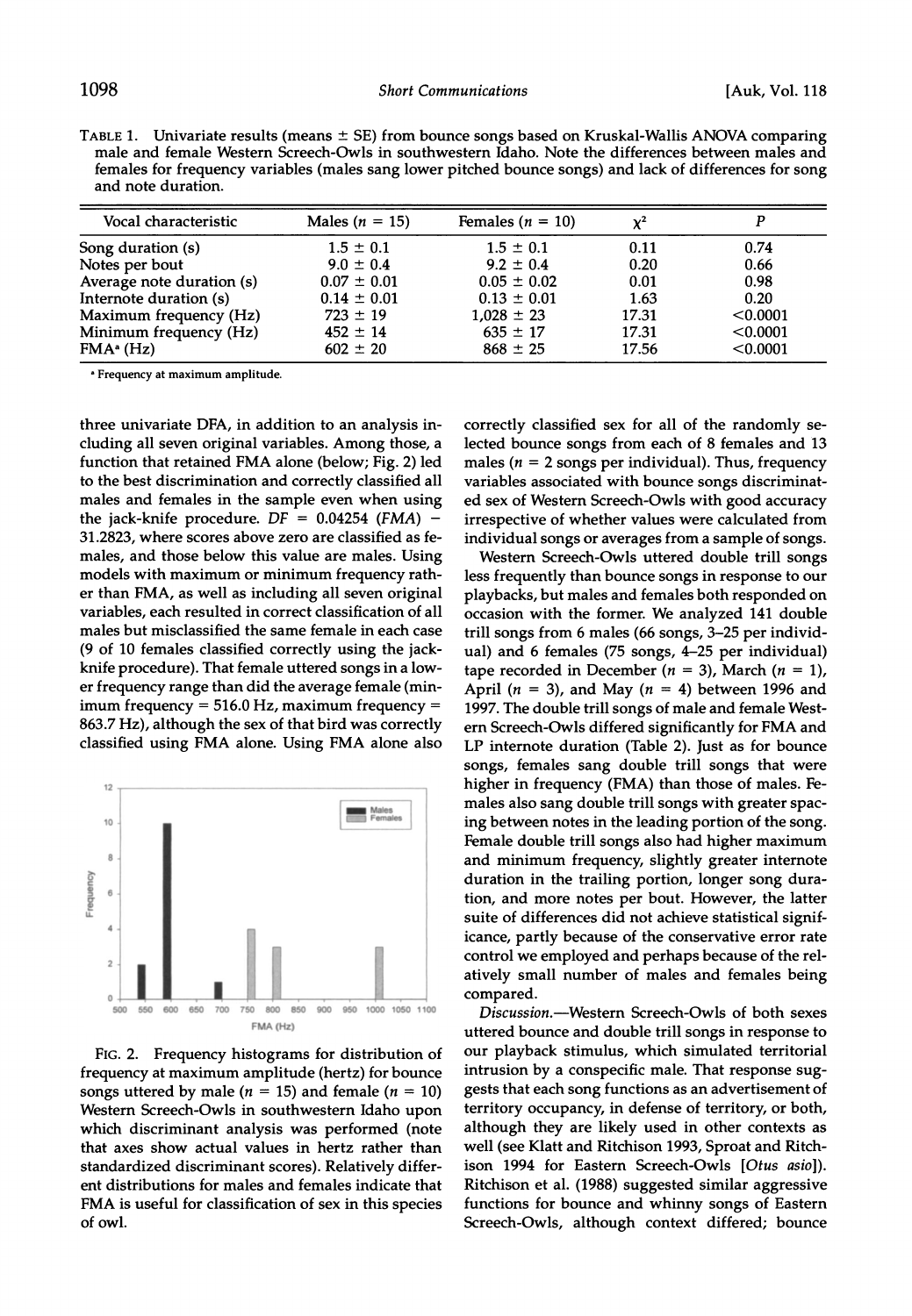| Vocal characteristic      | Males $(n = 6)$<br>$1.6 \pm 0.1$ | Females $(n = 6)$<br>$1.9 \pm 0.1$ | $\chi^2$<br>1.09 | P<br>0.29 |
|---------------------------|----------------------------------|------------------------------------|------------------|-----------|
| Song duration (s)         |                                  |                                    |                  |           |
| Notes per bout            | $15.0 \pm 0.8$                   | $17.1 \pm 0.8$                     | 1.86             | 0.17      |
| LP notes                  | $2.8 \pm 0.4$                    | $2.1 \pm 0.4$                      | 1.45             | 0.23      |
| $LP$ note duration $(s)$  | $0.11 \pm 0.05$                  | $0.05 \pm 0.05$                    | 0.03             | 0.87      |
| LP internote duration (s) | $0.04 \pm 0.03$                  | $0.20 \pm 0.03$                    | 8.31             | 0.004     |
| Pause (s)                 | $0.5 \pm 0.1$                    | $0.5 \pm 0.1$                      | 0.52             | 0.47      |
| TP note duration (s)      | $0.05 \pm 0.01$                  | $0.06 \pm 0.01$                    | 0.92             | 0.34      |
| TP internote duration (s) | $0.04 \pm 0.01$                  | $0.05 \pm 0.01$                    | 3.10             | 0.08      |
| Maximum frequency (Hz)    | $778 \pm 60$                     | $1.024 \pm 60$                     | 4.69             | 0.03      |
| Minimum frequency (Hz)    | $449 \pm 44$                     | $636 \pm 44$                       | 4.69             | 0.03      |
| FMA <sup>a</sup> (Hz)     | $628 \pm 51$                     | $830 \pm 51$                       | 7.03             | 0.008     |

TABLE 2. Univariate results (means  $\pm$  SE) of double trill songs uttered by male and female Western Screech-**Owls compared using Kruskal-Wallis tests. We considered differences significant when P < 0.0083 using Bonferroni adjustment. Note that as for bounce songs, frequency variables were greater in females. Females** 

**aFrequency at maximum amplitude.** 

**songs were directed to nearby conspecifics, whereas whinny songs were directed to more distant individuals. We could not measure distance from the playback speaker in relation to responding individual, primarily because not all owls were radio-tagged at the time we made recordings, and playbacks were conducted at night so visual observations were prohibited. However, given that our playback studies occurred mainly during various stages of the breeding season, owls generally were in close proximity to the playback speaker because they concentrated activities near their nests. That proximity to the nest might explain the tendency for Western Screech-Owls in that and our other experiments (Herting and Belthoff 1997, Herting 2001) to utter a majority of bounce songs (bounce songs = 44.6 ? 10.8; double trill songs**   $= 10.6 \pm 3.3$ ,  $n = 8$  males during 20 min standard**ized trials; B. L. Herting and J. R. Belthoff unpubl. data).** 

**Our results also confirm that both males and females responded to playback of male vocalizations. It is possible that responses by both members of a pair reflects mutualistic territorial defense, where males and females help one another defend against intruders (Ens et al. 1993, Galeotti et al. 1997). Territorial defense in the closely related Scops Owls (Otus scops) is said to be strictly cooperative, with both members of a pair reacting to intruders of either sex (Galeotti et al. 1997). However, at least in our study, we were unable to discern whether and what proportion of female and male vocalizations were directed at the intruder, their mates, or both, so we cannot make robust conclusions about cooperative defense. Nonetheless, sex-specific characteristics of vocalizations, such as those we described for Western Screech-Owls on the basis of frequency, would allow members of territorial pairs to assess the sex of potential intruders and respond appropriately.** 

**In many nonpasserine species of birds, females produce vocalizations with higher frequencies than**  **those of males (Ballintijn and Ten Cate 1997), and usually higher-pitched song is correlated with smaller body size in females. However, in species with "reversed body size dimorphism," in which females are larger than males, females generally vocalize in lower frequency ranges than do males (e.g. Leach's Storm-Petrel [Oceanodroma leucorhoa], Taoka et al. 1989; Cooper's Hawk [Accipiter cooperi], Rosenfield and Bielefeldt 1991; White-tailed Hawk [Buteo albicaudatus], Farquhar 1993). Interestingly, in Western Screech-Owls, which have the same pattern of females larger than males (Johnsgard 1988, B. L. Herting pers. obs.), females utter bounce and double trill songs with higher frequencies than those of males, which is in contrast to the general pattern in birds (Miller 1934). The same is true of Eastern Screech-Owls, where body size is smaller in males, but females sing bounce and whinny songs of higher pitch (Cavanagh and Ritchison 1987, Klatt and Ritchison 1993, Sproat and Ritchison 1994). Among the Falconiformes, Verreaux's Eagle (Aquila verreauxi; Rowe 1947) appears to be among the few exceptions to the pattern of larger body size in females paired with lower frequency vocalizations.** 

**Finally, for bounce songs, we were able to develop a discriminant model to accurately classify males and females in our population on the basis of the frequency of notes within songs. One variable, FMA, was sufficient to correctly classify all males and females. In theory, one need only record a sample of vocal bouts from an individual Western Screech-Owl, measure FMA for each bout, and calculate average FMA, which then can be used in the discriminant function to classify sex of the unknown individual. It is likely that sexes also could be discriminated on the basis of double trill songs given our detection of two significant variables (FMA and LP internote duration), but our small sample of those songs precludes a meaningful DFA. However, such results suggest that FMA alone might be a useful**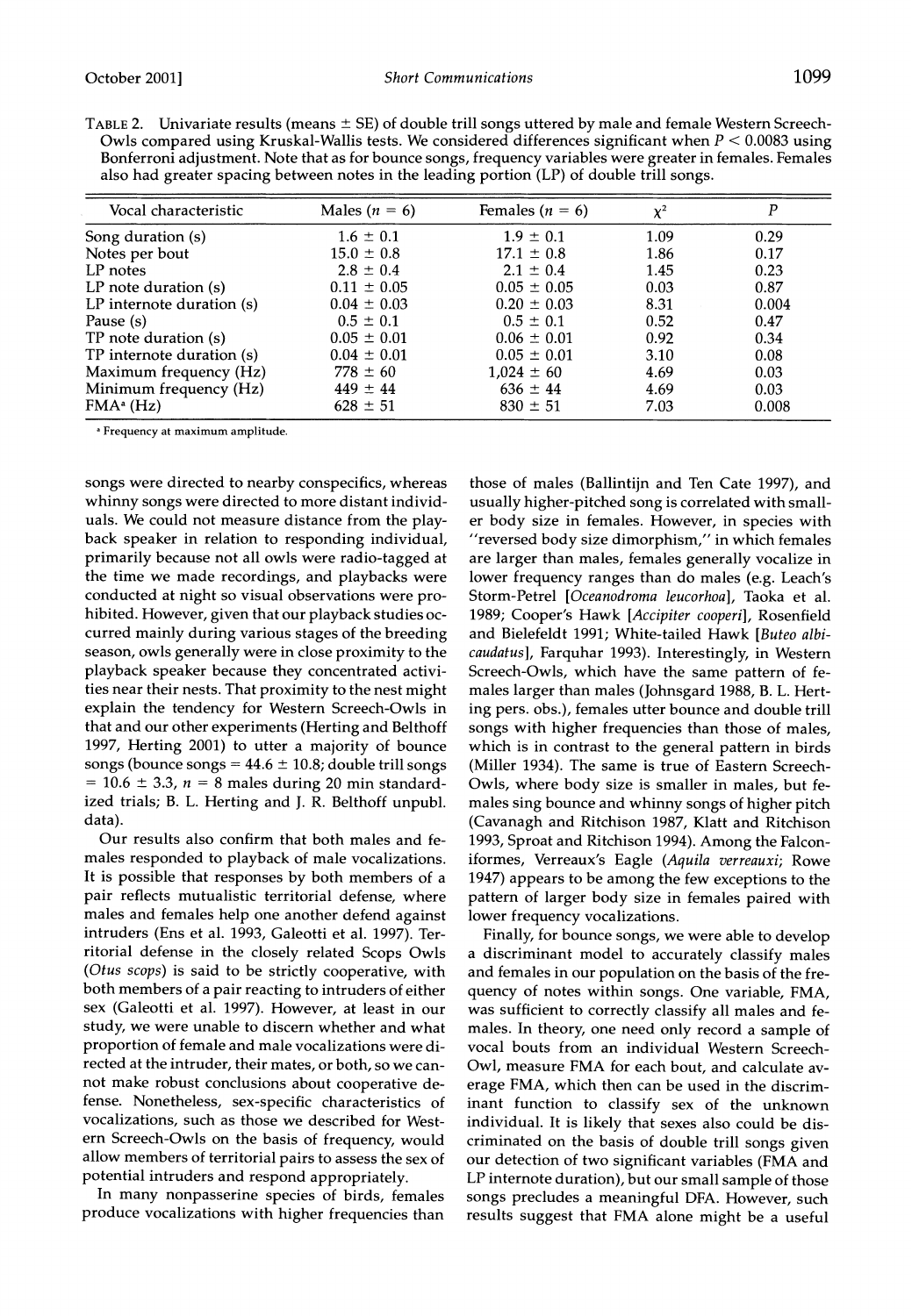**variable to discriminate sex in Western Screech-Owls within a given population using either song type.** 

**Ability to accurately classify sex in Western Screech-Owls on the basis of vocalizations seems most useful for studies such as song playback surveys to determine abundance or density of owl territories in an area. Playback of conspecific song is a common survey technique for owls in the genus Otus (e.g. Pardieck et al. 1996, Groves et al. 1997, Moreno 1998), including Western Screech-Owls (A. P. Careaga and R. Rodriguez-Estrella unpubl. data). Playback protocols elicit owl vocalizations, and then investigators calculate abundance or density on the basis of responses by owls. However, it is often difficult to determine whether two territorial males responded from near one another, or whether playback elicited responses from a mated territorial pair. In the former situation, two territories may be scored, whereas the latter would indicate just one. Tape recording responses during playback surveys with follow-up sonographic analysis using a discriminant model would improve the accuracy of such surveys. Clearly, however, research is needed to determine geographic variation in vocal behavior of male and female Western Screech-Owls before global applicability of our approach is known. Moreover, we caution that our model relates only to vocalizations elicited in response to playback of male vocalizations, as both male and female vocalizations conceivably may differ in response to playback of female vocalizations.** 

Acknowledgments.--We thank E. Ellsworth, K. Hert**ing, A. King, A. Leedy, B. Smith, and especially K. Zwolfer for assistance in the field, and A. Dufty for sharing equipment with us. Financial assistance was provided by the Raptor Research Center at Boise State University, research grants from the National Science Foundation (IBN-9509079) and Idaho State Board of Education (Specific Research Grant S95- 042) to J. Belthoff and A. Dufty, Boise State University Faculty Research Grants to J. Belthoff, and two grants from Sigma Xi, The Scientific Research Society, awarded to B. Herting. M. Fuller, Director of the Raptor Research Center, and A. Dufty were helpful in numerous other ways for which we are grateful, and J. Doremus and J. Sullivan of the Bureau of Land Management facilitated our work in the Snake River Birds of Prey National Conservation Area. Finally, we thank A. Dufty, D. Kroodsma, B. Smith, J. Smith, and D. Spector for comments that improved our manuscript.** 

#### **LITERATURE CITED**

- **AFIFI, A. A., AND V. CLARK. 1996. Computer-aided Multivariate Analysis, 3rd ed. Chapman and Hall, London.**
- **ARCESE, P., P. K. STODDARD, AND M. S. HIEBERT. 1988. The form and function of song in female Song Sparrows. Condor 90:44-50.**
- **BALLINTIJN, M. R., AND C. TEN CATE. 1997. Sex differences in the vocalizations and syrinx of the Collared Dove (Streptopelia decaocto). Auk 114: 22-39.**
- **BAPTISTA, L. F., P. W. TRAIL, B. B. DEWOLFE, AND M. L. MORTON. 1993. Singing and its function in female White-crowned Sparrows. Animal Behaviour 26:511-524.**
- **BELTHOFF, J. R., AND A. M. DUFTY, JR. 1998. Corticosterone, body condition and locomotor activity: A model for dispersal in screech-owls. Animal Behaviour 55:405-415.**
- **CARLSON, G., AND C. H. TROST. 1992. Sex determination of the Whooping Crane by analysis of vocalizations. Condor 94:532-536.**
- **CAVANAGH, P. M., AND G. RITCHISON. 1987. Variation in the bounce and whinny songs of the Eastern Screech-Owl. Wilson Bulletin 99:620-627.**
- **ELLSWORTH, E. A., AND J. R. BELTHOFF. 1997. Sex-biased dispersal of young Western Screech-Owls in southwestern Idaho. Pages 155-159 in Proceedings 2nd International Symposium on the Biology and Conservation of Owls of the Northern Hemisphere (J. R. Duncan, D. H. Johnson, and T. H. Nicholls, Eds.). U.S. Forest Service, North Central Forest Experiment Station General Technical Report NC-190.**
- **ELLSWORTH, E. A., AND J. R. BELTHOFF. 1999. The effects of social status on the dispersal behaviour of juvenile Western Screech-Owls. Animal Behaviour 57:883-892.**
- **ENS, B. J., U. N. SAFRIEL, AND M. P. HARRIS. 1993. Divorce in the long-lived and monogamous Oystercatcher, Haematopus ostralegus: Incompatibility or choosing the better option? Animal Behaviour 45:1199-1217.**
- **FARQUHAR, C. C. 1993. Individual and intersexual variation in the alarm calls of the White-tailed Hawk. Condor 95:234-239.**
- **GALEOTTI, P., R. SACCHI, AND E. PERANI. 1997. Cooperative defense and intrasexual aggression in Scops Owls (Otus scops): Responses to playback of male and female calls. Journal of Raptor Research 31:353-357.**
- **GROVES, C., T. FREDERICK, G. FREDERICK, E. ATKIN-SON, M. ATKINSON, J. SHEPARD, AND G. SERV-HEEN. 1997. Density, distribution, and habitat of Flammulated Owls in Idaho. Great Basin Naturalist 57:116-123.**
- **HERTING, B. L. 2001. Seasonal effects of testosterone on aggression and vocalizations in Western Screech-Owls. M.S. thesis, Boise State University, Boise, Idaho.**
- **HERTING, B. L., AND J. R. BELTHOFF. 1997. Testosterone, aggression, and territoriality in male Western Screech-Owls: Results from preliminary experiments. Pages 213-217 in Proceedings 2nd International Symposium on the Biology and Conservation of Owls of the Northern Hemi-**